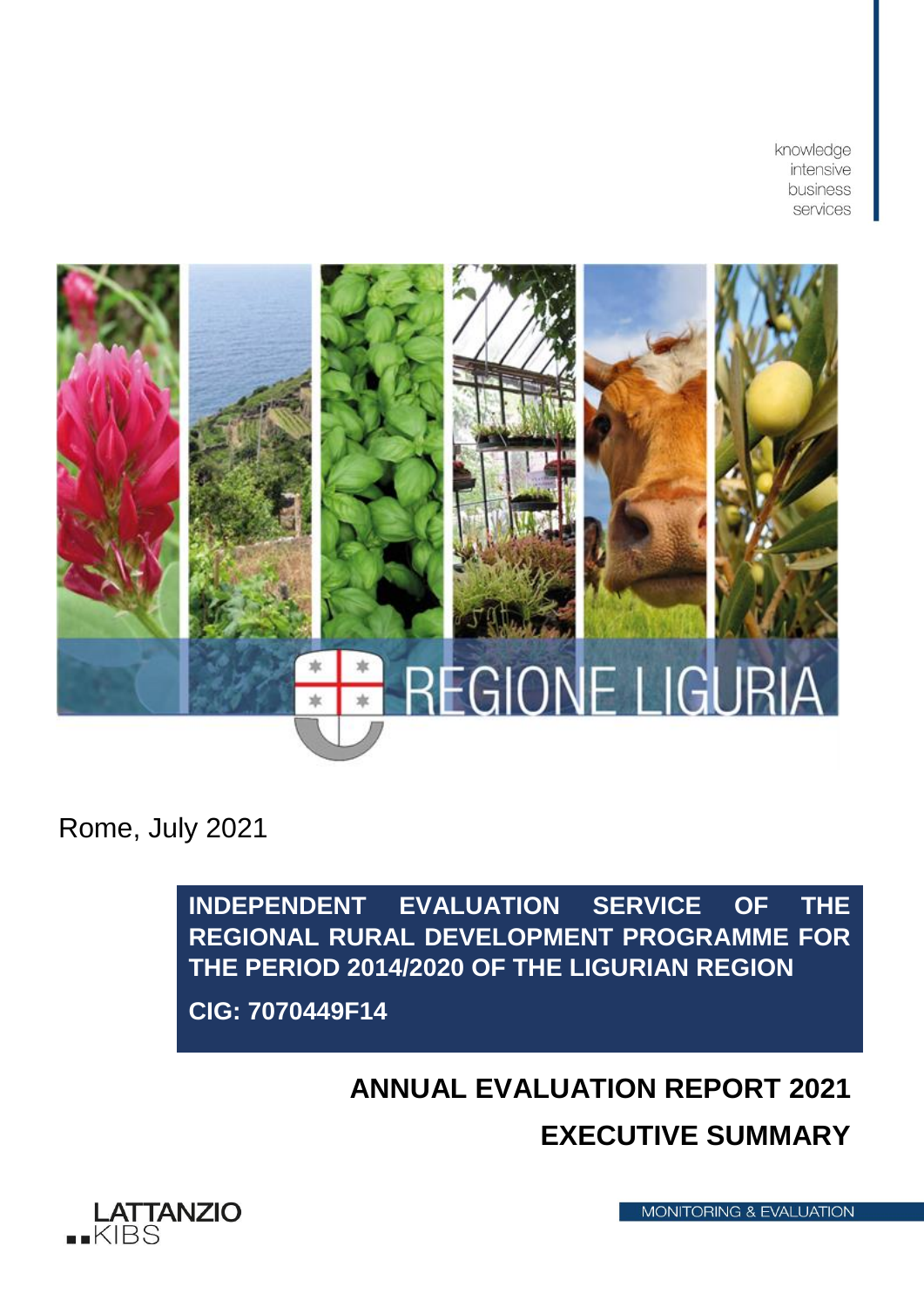

# **INDEX**

| <b>Introduction</b> |                                                  |                                                                                   |  |
|---------------------|--------------------------------------------------|-----------------------------------------------------------------------------------|--|
| <b>Strategies</b>   |                                                  | 1. Methodological support activities for the self assessment of Local Development |  |
|                     | complementarities between the programme measures | 2. Methodological approach for the ex post evaluation of synergies and            |  |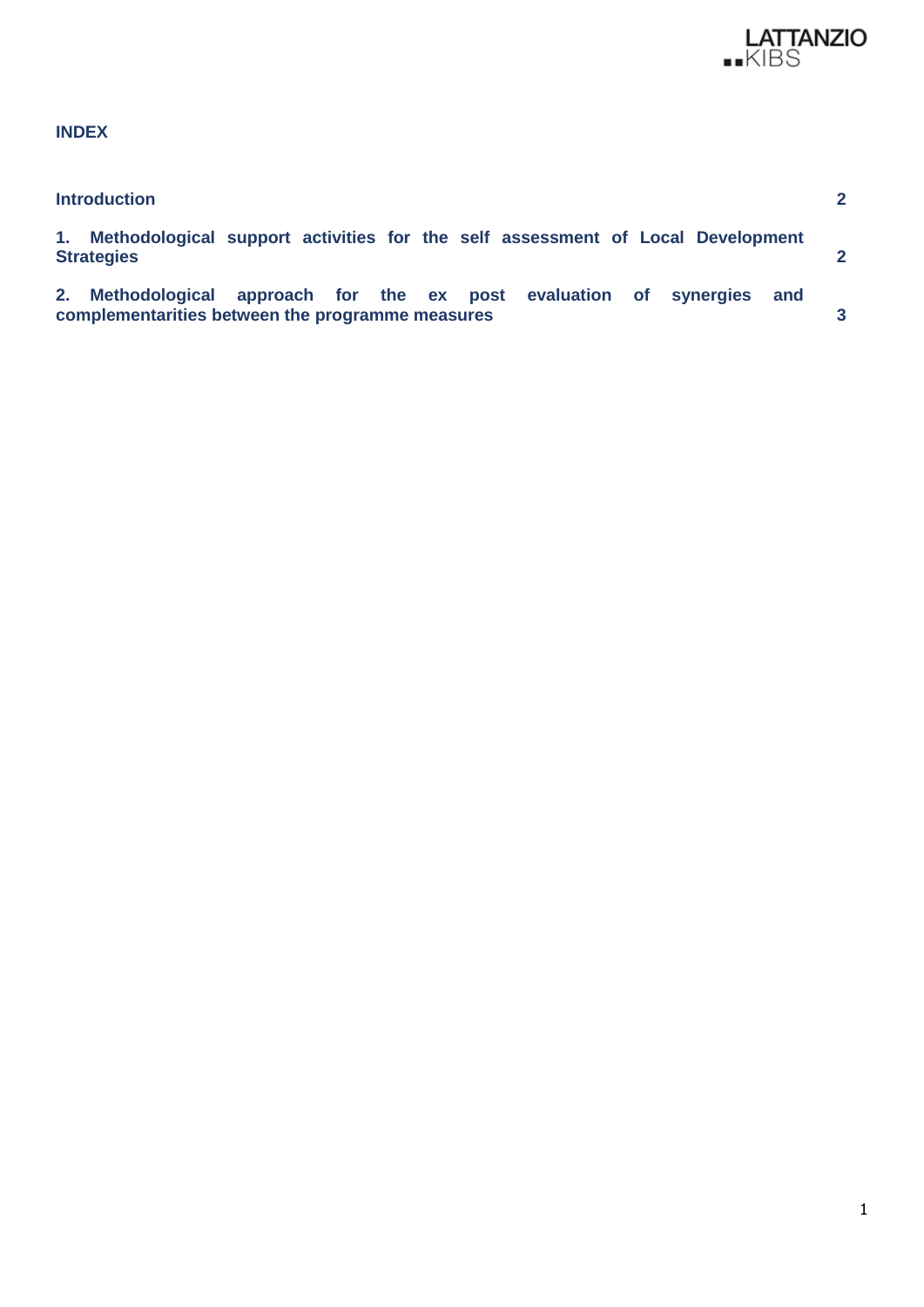

#### <span id="page-2-0"></span>**Introduction**

The **Annual Evaluation Report** (hereinafter AER), concerning the state of implementation of the RDP 2014/2020 of the Liguria Region at 31 December 2020, has been structured in line with what was agreed during the coordination meetings with the Regional Administration.

The document, after a description of the activities carried out during 2020 in implementation of the RDP Evaluation Plan, is structured as follows:

- ► return of the first results of the methodological support activities to LAGs on the selfassessment of Local Development Strategies;
- ► formulation of a methodological proposal for the ex-post evaluation of the complementarities and synergies that can be verified thanks to the Rural Development Programme 2014/2020 of the Liguria Region.

## <span id="page-2-1"></span>**1. Methodological support activities for the self-assessment of Local Development Strategies**

This initial experiment made it possible to examine the contents of the questionnaires drawn up by the evaluator and completed by the LAGs and to draw up the main results, partly with a view to enhancing the effectiveness of the survey instrument and the correctness of the approach. More generally, the aim of the experiment was to circulate ideas, ideas and points of view on certain phenomena and on the different operational solutions that each LAG adopts in its day-to-day work among the LAGs, which operate in different ways.

The two meetings, held in December 2019 and November 2020, served to frame the role of selfassessment and to familiarise people with the self-assessment tool.

The first meeting aimed to define and articulate the themes to be covered by the self-assessment, which were then structured by the Independent Evaluator (Ie) in special self-assessment sheets. These were then shared with the LAGs during the second meeting during which the methodology was illustrated and a first application of the same was tested. The whole process was strongly characterised by a shared approach and by the active participation of the LAGs, who contributed by expressing their knowledge needs together with doubts and concerns.

Following the second meeting, the IE further customised the evaluation sheets according to the needs expressed by the LAGs. As a next step, the IE sent the LAGs an accompanying methodological document and the evaluation forms so that they could move on to the actual selfassessment phase, i.e. the "self-administration" of the questionnaire. Following the collection and analysis of the questionnaires completed by the LAGs, the IE proceeded to analyse the main results that emerged with respect to each evaluation question, also focusing on the correct use of the proposed tool so as to clarify the importance of the logical-methodological process underlying the self-assessment process.

As regards the **main conclusions that emerged,** the analysis carried out was aimed at analysing the **questionnaires filled out** by the LAGs **in** order to better guide them in the self-assessment process, which is a rather difficult and complex task for those who do not have specific professional skills. In spite of the difficulties in approaching something new, the LAGs were willing and involved in the meetings organised by the IE in order to introduce and start the selfassessment process: moreover, this activity, where possible, should be enriched also through the involvement of a plurality of actors in order to obtain a complete view of the territorial dynamics and avoid an excessive self referentiality.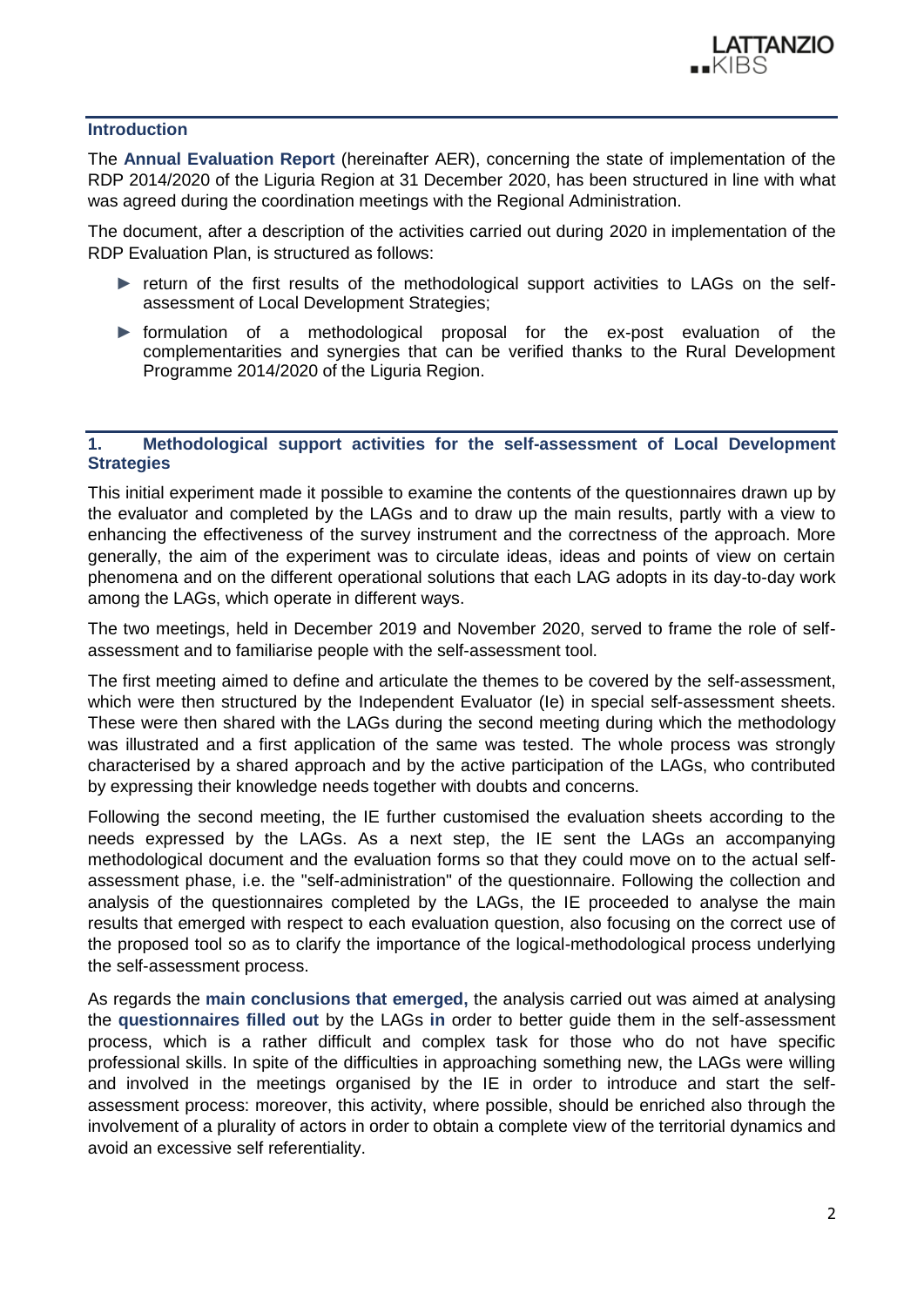

The methodology developed and shared by the IE is extremely simplified in order to facilitate the work of the LAGs, but adequate attention must be paid to the *completeness, clarity and comprehensibility of the self-assessment, which are* essential characteristics to ensure that this tool provides useful elements for the LAG that go beyond the perception of itself and its work, but also for non-LAG actors, such as the IE and the MA.

Although the primary objective of the self-assessment is to **improve the LAG's performance**, it should not be underestimated that this **activity can also contribute to the programme-level evaluation carried out by the IA, which can take charge of some common criticalities and encourage dialogue with the Region to identify possible solutions.** It should also be remembered that self-assessment can be a means of consolidating the LAG's position in the area by formalising the actions carried out and the results achieved.

## <span id="page-3-0"></span>**2. Methodological approach for the ex post evaluation of synergies and complementarities between the measures of the programme**

The approach to the VEXP of secondary synergies and complementarities of the RDP will have to respond primarily to the Common Evaluation Question nr. 19 of Reg (EU) n. 808/2014, Annex V which states "To what extent have synergies between priorities and specific aspects strengthened the effectiveness of the RDP?" where "effectiveness" of the Programme means *"[...] the extent to*  which the objectives pursued by an intervention are achieved. In this context, the objective of the *evaluation is to capture the extent to which the (support of) the Programme has contributed to the achievement of the objective, and to show the causality between a change in the relevant result/impact indicators and the Programme itself<sup>1</sup> ".*

Therefore, if the other Common Assessment Questions are aimed at "capturing" the results or impacts of the objectives of the FAs or of the themes defined at Union level through the quantification/estimation of the related indicators, the QVC n. 19 provides a different assessment of the degree of interaction of the Measures both among themselves, going down to the level of type of intervention, and between them and the general objectives of the Programme.

At European level, the guidelines *"Assessment of RDP results: how to prepare for reporting*  on evaluation in 2012<sup>2</sup>" suggest to apply a "qualitative-quantitative" approach and, as for the other CQAFs, define judgment criteria and result indicators as reported in the following table and as included also in the 2019 AER Liguria RDP<sup>3</sup>.

| Judging criteria                                                        | <b>Indicators</b>                                                     | Type of indicator | <b>Primary</b><br>sources | <b>Secondary sources</b>                                                     |
|-------------------------------------------------------------------------|-----------------------------------------------------------------------|-------------------|---------------------------|------------------------------------------------------------------------------|
| RDP.<br>measures generate<br>their<br>through<br>synergy<br>interaction | All result and target<br>indicators (including<br>complementary ones) | R/T               |                           | RAA/ SIAN/ SIAR<br>Documents of<br>programming<br>Table 7 of the<br>RAA 2019 |
| Complementarity between<br><b>RDP</b> measures                          | Degree of interaction<br>between supported<br>measures (descriptive)  | <b>VAL</b>        |                           | SIAN/ SIAR/<br>Programming and<br>implementation<br>documents                |

#### **Table - Assessment criteria and indicators QVC no. 19 AER**

<sup>1</sup> From 'Setting up the system to answer Evaluation Questions for Rural Development Programmes', ENRD slides available at:

[http://enrd.ec.europa.eu/sites/enrd/files/ew15\\_setting\\_up\\_the\\_system\\_to\\_answer\\_eqs.pptx](http://enrd.ec.europa.eu/sites/enrd/files/ew15_setting_up_the_system_to_answer_eqs.pptx)

<sup>&</sup>lt;sup>2</sup> ENRD guidelines available at: <u>https:</u>//enrd.ec.europa.eu/sites/enrd/files/twg-01\_rdp\_results.pdf.

[http://www.agriligurianet.it/it/impresa/sostegno-economico/programma-di-sviluppo-rurale-psr-liguria/psr-](http://www.agriligurianet.it/it/impresa/sostegno-economico/programma-di-sviluppo-rurale-psr-liguria/psr-2014-2020/valutazione-psr-2014-2020/rapporti-annuali/item/download/7916_af73f908edd0043ec275ceac46ba84bb.html)[2014/2020/valutazione-psr-2014/2020/rapporti-](http://www.agriligurianet.it/it/impresa/sostegno-economico/programma-di-sviluppo-rurale-psr-liguria/psr-2014-2020/valutazione-psr-2014-2020/rapporti-annuali/item/download/7916_af73f908edd0043ec275ceac46ba84bb.html)

[annuali/item/download/7916\\_af73f908edd0043ec275ceac46ba84bb.html](http://www.agriligurianet.it/it/impresa/sostegno-economico/programma-di-sviluppo-rurale-psr-liguria/psr-2014-2020/valutazione-psr-2014-2020/rapporti-annuali/item/download/7916_af73f908edd0043ec275ceac46ba84bb.html)